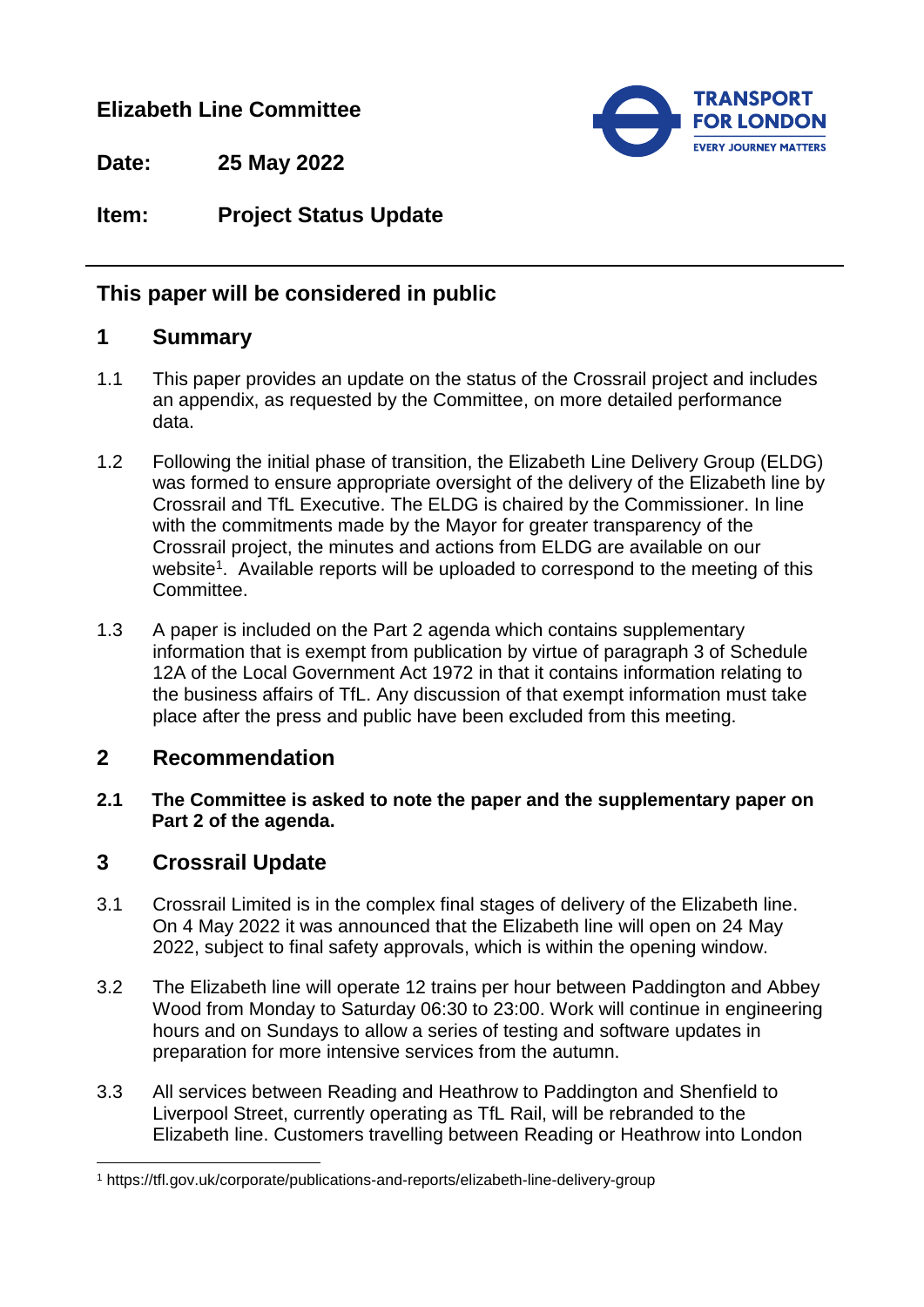will need to change at Paddington for services into the central section of the route, and customers from Shenfield into London will need to change at Liverpool Street. Services from Reading, Heathrow and Shenfield will connect with the central tunnels in autumn when frequencies will also be increased to 22 trains per hour in the peak between Paddington and Whitechapel.

- 3.4 It has taken a lot of hard work and determination to get to this stage of the project and the announcement follows two strong periods in which we completed Trial Operations and commenced timetabled running.
- 3.5 Five mass volunteer events were completed as part of the second phase of Trial Operations and the focus is now on improving reliability across the railway before it opens. The mass volunteer events have involved over 4,000 staff volunteers with the fifth exercise involving 2,000 staff volunteers participating in a 24 train per hour (tph) demonstration at Paddington station. Overall, the mass volunteer exercises have been positive, resulting in key learnings for the railway.
- 3.6 Following the completion of the mass volunteer exercises, the project began the period of timetabled running on the Elizabeth line, on 28 March, running trains through the central tunnels at a frequency of 12 trains per hour. This period has helped support an increase in reliability across the railway, sufficient for an opening date to be declared.
- 3.7 In parallel with the timetabled running, further upgrade works have been carried out. There was a 52-hour blockade over the easter weekend, which included some installation works of the communications systems, tunnel ventilation systems upgrade and the ELR200 software drop. The latter has had a positive impact on reliability by removing around half the identified operational restrictions.
- 3.8 All the technical files for the opening of the railway were also submitted to the Office of Rail and Road (ORR) for review and sign off.
- 3.9 The timely delivery of assurance is critical to the opening of the railway, and this requires the completion of the remaining assurance evidence. Final safety checks have been undertaken by the London Fire Brigade (LFB) and acceptance was given on 8 May 2022.
- 3.10 Work is ongoing at Bond Street Elizabeth line station, which means that it will not open with the other stations on 24 May. The station continues to make good progress and the team at Bond Street are working hard to open the station to customers later this year.
- 3.11 There are preparations underway to ensure, following the opening of the central section, the integration of services from the east and west with the central section in the autumn. The works to support this are being progressed with the Delivery Control Schedule (DCS) 1.3 continuing to be developed. When finalised, the DCS 1.3 will provide a baseline to measure performance and outline all remaining works to the final stage of the programme.
- 3.12 The start date for full Elizabeth line services is linked to improved reliability growth, and successful commissioning of further upgrades to signalling and